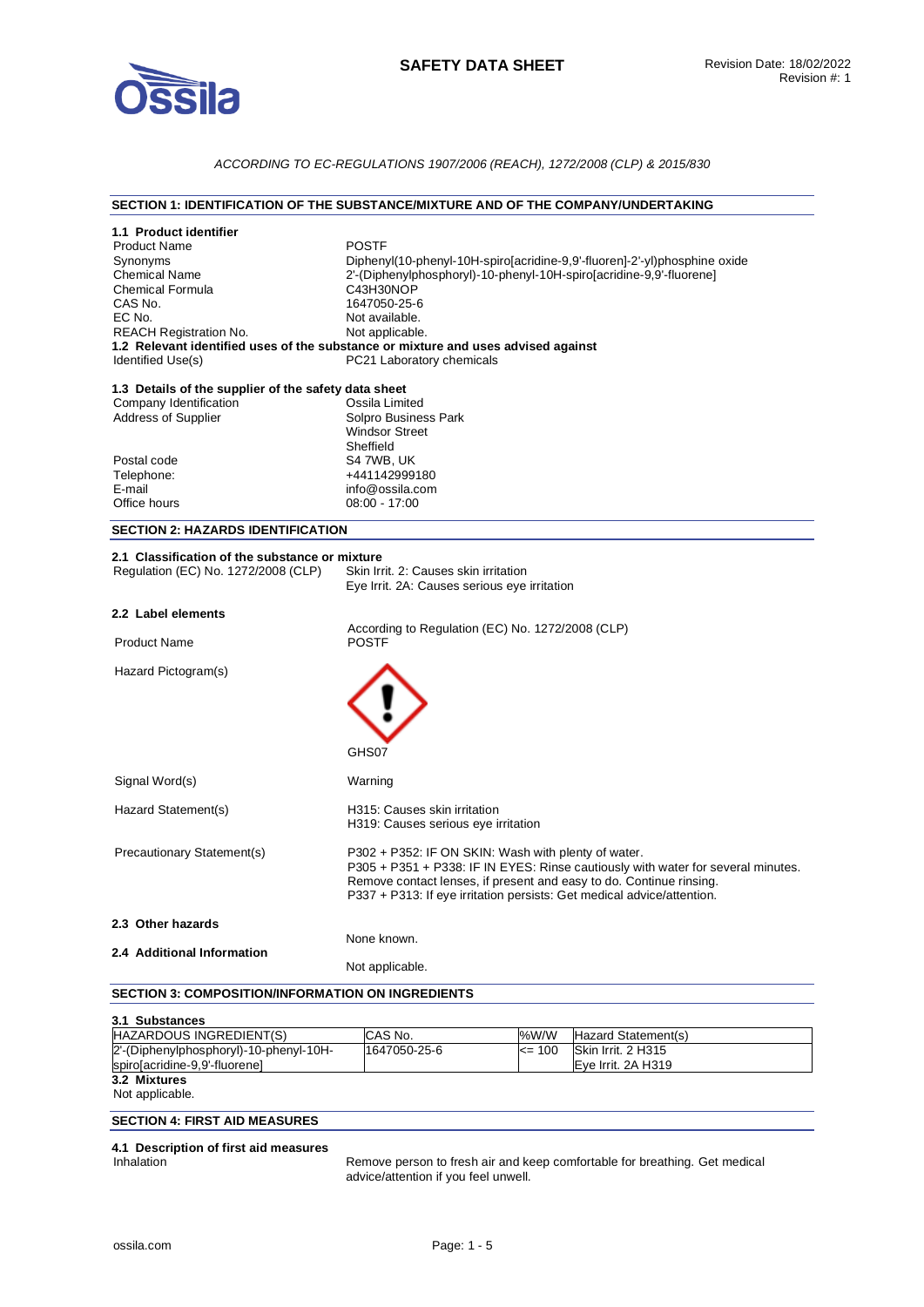

| Skin Contact                                                            | Rinse skin with water. If skin irritation occurs, get medical advice/attention.                                         |
|-------------------------------------------------------------------------|-------------------------------------------------------------------------------------------------------------------------|
| Eye Contact                                                             | Rinse cautiously with water for several minutes. Remove contact lenses, if present<br>and easy to do. Continue rinsing. |
| Ingestion                                                               | Rinse out mouth with water. Get medical advice/attention if you feel unwell.                                            |
| 4.2 Most important symptoms and effects, both acute and delayed         |                                                                                                                         |
|                                                                         | SECTION 11: Most important symptoms and effects, both acute and delayed                                                 |
|                                                                         | 4.3 Indication of any immediate medical attention and special treatment needed                                          |
|                                                                         | Treat symptomatically.                                                                                                  |
| <b>SECTION 5: FIREFIGHTING MEASURES</b>                                 |                                                                                                                         |
| 5.1 Extinguishing media                                                 |                                                                                                                         |
| Suitable Extinguishing media                                            | As appropriate for surrounding fire.                                                                                    |
| Unsuitable extinguishing media                                          | As appropriate for surrounding fire.                                                                                    |
| 5.2 Special hazards arising from the substance or mixture               |                                                                                                                         |
|                                                                         | May decompose in a fire, giving off toxic and irritant vapours.                                                         |
| 5.3 Advice for firefighters                                             |                                                                                                                         |
|                                                                         | Fire fighters should wear complete protective clothing including self-contained                                         |
|                                                                         | breathing apparatus.                                                                                                    |
| <b>SECTION 6: ACCIDENTAL RELEASE MEASURES</b>                           |                                                                                                                         |
| 6.1 Personal precautions, protective equipment and emergency procedures |                                                                                                                         |
|                                                                         | Provide adequate ventilation. Wear protective clothing as per section 8.                                                |
| 6.2 Environmental precautions                                           |                                                                                                                         |
|                                                                         | Avoid release to the environment.                                                                                       |
| 6.3 Methods and material for containment and cleaning up                |                                                                                                                         |
|                                                                         | Sweep up spilled substance but avoid making dust. Use vacuum equipment for                                              |
|                                                                         | collecting spilt materials, where practicable. Dispose of contents in accordance with                                   |
|                                                                         | local, state or national legislation.                                                                                   |
| 6.4 Reference to other sections                                         |                                                                                                                         |
|                                                                         | See Also Section 8, 13.                                                                                                 |
| <b>SECTION 7: HANDLING AND STORAGE</b>                                  |                                                                                                                         |
| 7.1 Precautions for safe handling                                       |                                                                                                                         |
|                                                                         | Avoid breathing vapours/mist/dust/aerosols. Use only in a well-ventilated area. Wear                                    |
|                                                                         | protective clothing as per section 8. Wash hands thoroughly after handling.                                             |
| 7.2 Conditions for safe storage, including any incompatibilities        |                                                                                                                         |
|                                                                         | Store in a well-ventilated place. Keep container tightly closed.                                                        |
| Storage temperature                                                     | Ambient.                                                                                                                |
| Storage life                                                            | Stable under normal conditions.                                                                                         |
| Incompatible materials                                                  | None known.                                                                                                             |
| 7.3 Specific end use(s)                                                 |                                                                                                                         |
|                                                                         | Not known. See Section: 1.2.                                                                                            |
| <b>SECTION 8: EXPOSURE CONTROLS/PERSONAL PROTECTION</b>                 |                                                                                                                         |

### **8.1 Control parameters**

8.1.1 Occupational Exposure Limits

No Occupational Exposure Limit assigned.

# Occupational Exposure Limits

| SUBSTANCE. |        | CAS No. | <b>LTEL</b><br>48 hr<br>TWA ppm) | LTEL (8 hr<br>TWA mg/m <sup>3</sup> ) | STEL (ppm) | <b>STEL</b><br>. (ma/m <sup>3)</sup> | Note |
|------------|--------|---------|----------------------------------|---------------------------------------|------------|--------------------------------------|------|
|            |        |         |                                  |                                       |            |                                      |      |
| Region     | Source |         |                                  |                                       |            |                                      |      |

Region EU United Kingdom

Source EU Occupational Exposure Limits UK Workplace Exposure Limits EH40/2005 (Third edition, published 2018)

8.2 Exposure controls<br>8.2.1. Appropriate engineering controls

Ensure adequate ventilation. A washing facility/water for eye and skin cleaning purposes should be present.

# 8.2.2. Personal protection equipment<br>Eye Protection



Wear eye protection with side protection (EN166).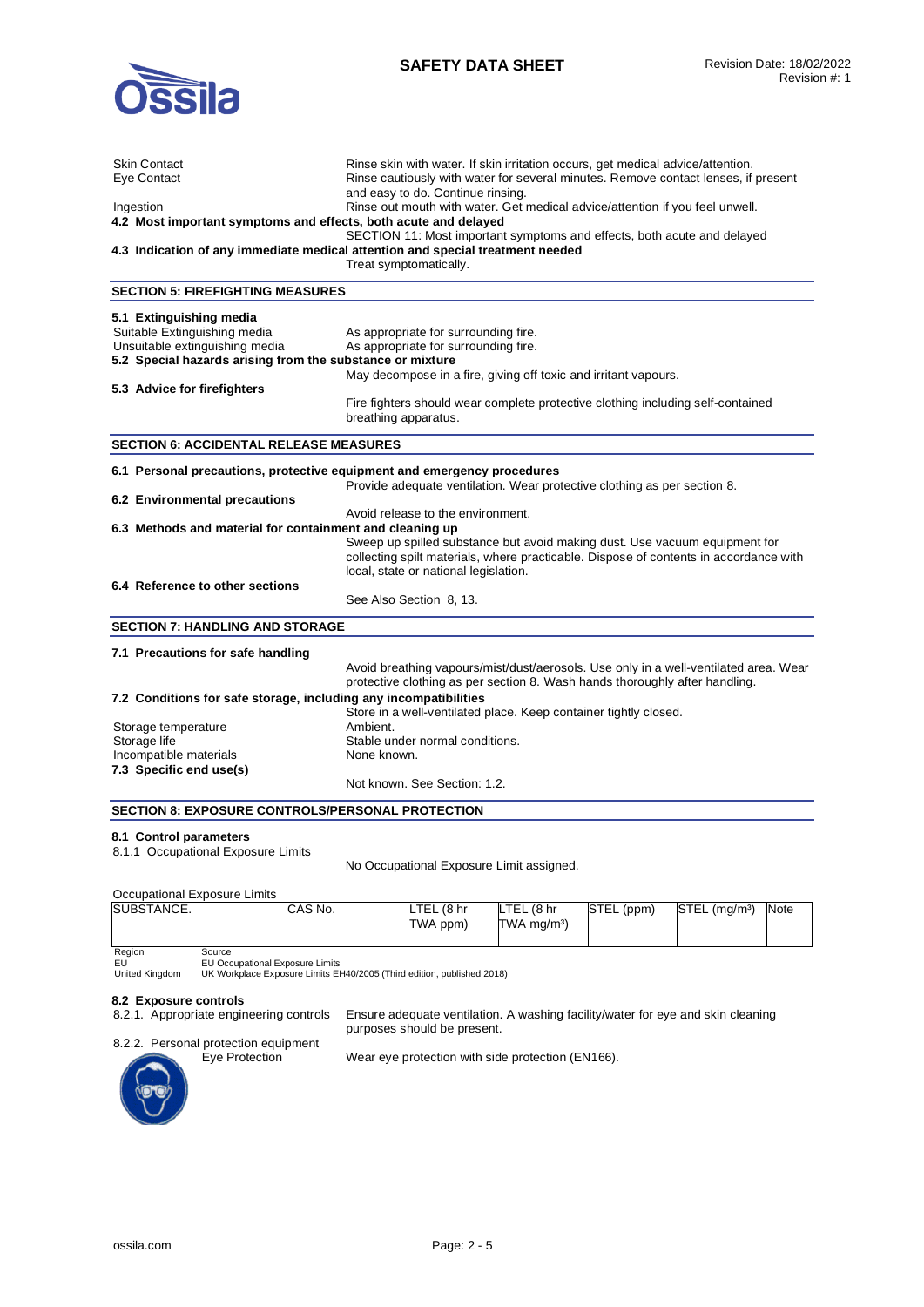# **SAFETY DATA SHEET** Revision Date: 18/02/2022



|                                                           | Skin protection                             | Wear protective clothing and gloves: Impervious gloves (EN 374).          |
|-----------------------------------------------------------|---------------------------------------------|---------------------------------------------------------------------------|
|                                                           | Respiratory protection                      | A suitable mask with filter type A (EN14387 or EN405) may be appropriate. |
|                                                           | Thermal hazards                             | None known.                                                               |
|                                                           |                                             | 8.2.3. Environmental Exposure Controls Avoid release to the environment.  |
|                                                           | SECTION 9: PHYSICAL AND CHEMICAL PROPERTIES |                                                                           |
| 9.1 Information on basic physical and chemical properties |                                             |                                                                           |

| Appearance                              | Solid: Powder.                                           |
|-----------------------------------------|----------------------------------------------------------|
|                                         | Colour: White.                                           |
| Odour                                   | Not known.                                               |
| Odour threshold                         | Not known.                                               |
| рH                                      | Not known.                                               |
| Melting point/freezing point            | Tg = 160 °C, Td (Temperature at 5% weight loss) = 356 °C |
| Initial boiling point and boiling range | Not known.                                               |
| <b>Flash Point</b>                      | Not known.                                               |
| Evaporation rate                        | Not known.                                               |
| Flammability (solid, gas)               | Not known.                                               |
| Upper/lower flammability or explosive   | Not known.                                               |
| limits                                  |                                                          |
| Vapour pressure                         | Not known.                                               |
| Vapour density                          | Not known.                                               |
| Density (g/ml)                          | Not known.                                               |
| Relative density                        | Not known.                                               |
| Solubility (ies)                        | Solubility (Water): Not known.                           |
|                                         | Solubility (Other): Not known.                           |
| Partition coefficient: n-octanol/water  | Not known.                                               |
| Auto-ignition temperature               | Not known.                                               |
| Decomposition Temperature (°C)          | Not known.                                               |
| Viscosity                               | Not known.                                               |
| Explosive properties                    | Not known.                                               |
| Oxidising properties                    | Not known.                                               |
| 9.2 Other information                   |                                                          |
|                                         | None.                                                    |

# **SECTION 10: STABILITY AND REACTIVITY**

| 10.1 Reactivity                         |                                            |
|-----------------------------------------|--------------------------------------------|
| 10.2 Chemical Stability                 | None anticipated.                          |
|                                         | Stable under normal conditions.            |
| 10.3 Possibility of hazardous reactions |                                            |
|                                         | Not known.                                 |
| 10.4 Conditions to avoid                |                                            |
|                                         | Not known.                                 |
| 10.5 Incompatible materials             |                                            |
|                                         | Not known.                                 |
| 10.6 Hazardous decomposition products   |                                            |
|                                         | No hazardous decomposition products known. |
|                                         |                                            |

# **SECTION 11: TOXICOLOGICAL INFORMATION**

| 11.1 Information on toxicological effects |                    |
|-------------------------------------------|--------------------|
| Acute toxicity - Ingestion                | No data available. |
| Acute toxicity - Skin Contact             | No data available. |
| Acute toxicity - Inhalation               | No data available. |
| Skin corrosion/irritation                 | No data available. |
| Serious eye damage/irritation             | No data available. |
| Skin sensitization data                   | No data available. |
| Respiratory sensitization data            | No data available. |

Respiratory sensitization data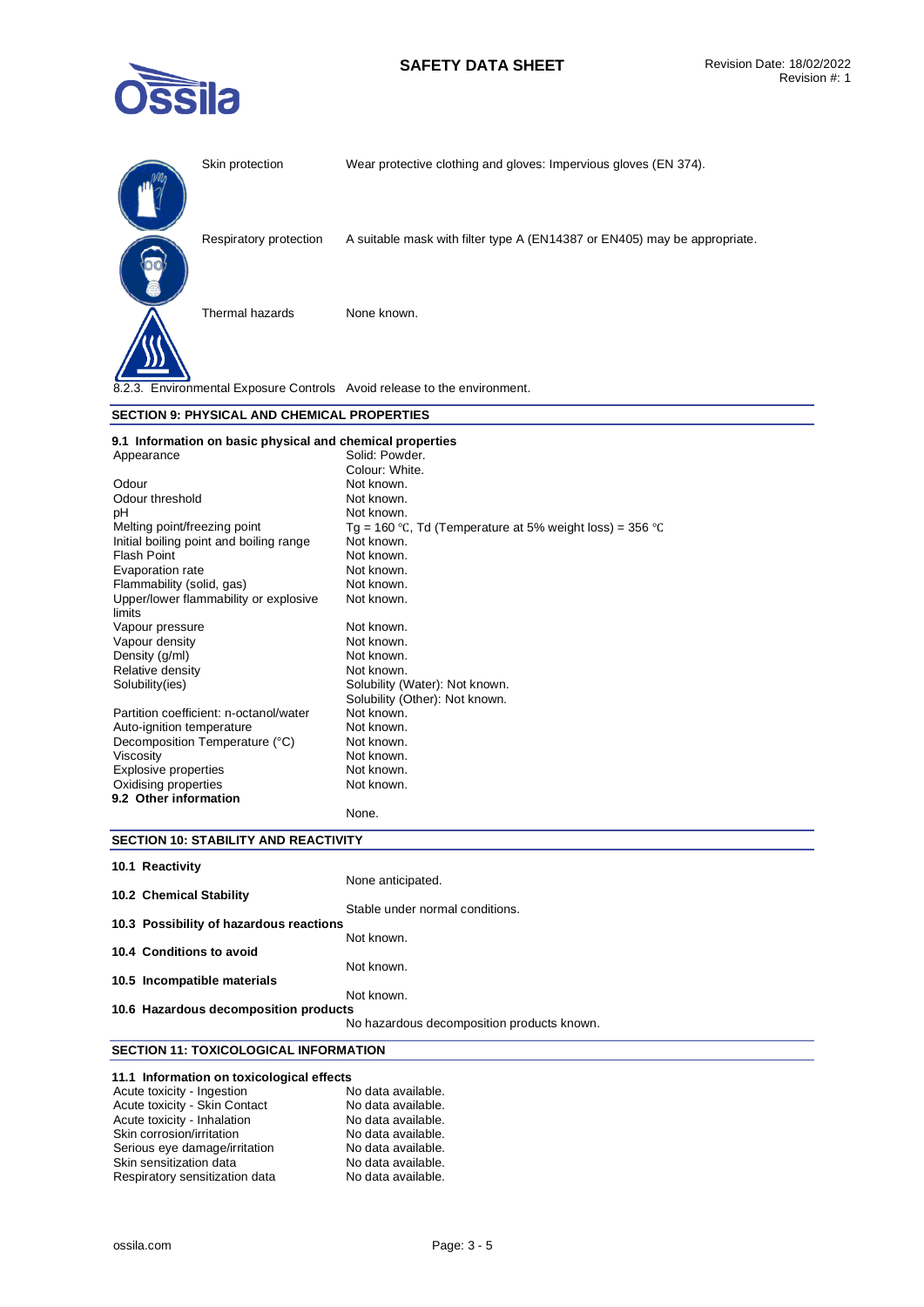

| Germ cell mutagenicity   |
|--------------------------|
| Carcinogenicity          |
| Reproductive toxicity    |
| Lactation                |
| STOT - single exposure   |
| STOT - repeated exposure |
| Aspiration hazard        |
| 11.2 Other information   |

No data available. No data available. No data available. No data available. No data available. No data available. No data available.

Not known.

#### **SECTION 12: ECOLOGICAL INFORMATION**

### **12.1 Toxicity**  No data available. Toxicity - Aquatic invertebrates No data available.<br>Toxicity - Fish No data available. Toxicity - Fish No data available.<br>Toxicity - Algae No data available. Toxicity - Algae **No data available.**<br>Toxicity - Sediment Compartment Not classified. Toxicity - Sediment Compartment Not classified.<br>
Toxicity - Terrestrial Compartment Not classified. Toxicity - Terrestrial Compartment **12.2 Persistence and Degradation**  Not known. **12.3 Bioaccumulative potential**  Not known. **12.4 Mobility in soil**  Not known. **12.5 Results of PBT and vPvB assessment**  Not known. **12.6 Other adverse effects**  Not known. **SECTION 13: DISPOSAL CONSIDERATIONS 13.1 Waste treatment methods**  Dispose of contents in accordance with local, state or national legislation. Recycle only completely emptied packaging. Normal disposal is via incineration operated by an accredited disposal contractor. Send to a licensed recycler, reclaimer or incinerator. **13.2 Additional Information**

#### Disposal should be in accordance with local, state or national legislation.

# **SECTION 14: TRANSPORT INFORMATION**

IATA/IMO/RID/ADR Not classified as hazardous for transport.

#### **SECTION 15: REGULATORY INFORMATION**

# **15.1 Safety, health and environmental regulations/legislation specific for the substance or mixture**

European Regulations - Authorisations and/or Restrictions On Use Candidate List of Substances of Very High Concern for Authorisation Not listed REACH: ANNEX XIV list of substances subject to authorisation Not listed REACH: Annex XVII Restrictions on the manufacture, placing on the market and use of certain dangerous substances, mixtures and articles Not listed Community Rolling Action Plan (CoRAP) Not listed Regulation (EC) N° 850/2004 of the European Parliament and of the Council on persistent organic pollutants Not listed Regulation (EC) N° 1005/2009 on substances that deplete the ozone layer Not listed Regulation (EU) N° 649/2012 of the European Parliament and of the Council concerning the export and import of hazardous chemicals Not listed **National regulations**  Other Not known. **15.2 Chemical Safety Assessment**  A REACH chemical safety assessment has not been carried out.